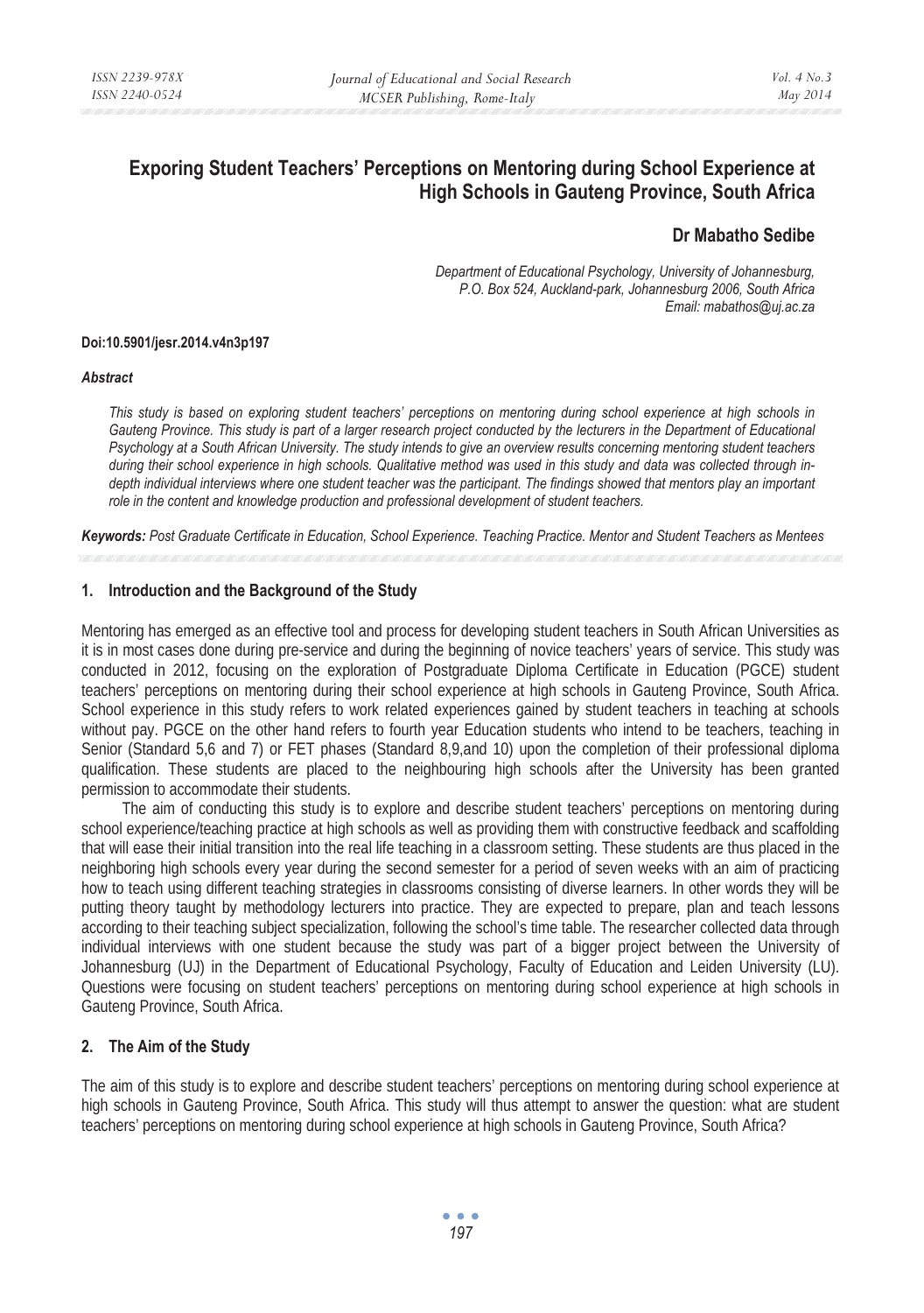#### **3. What is Mentoring in this Study?**

The definition of the concept "mentor" is broad but in this study the researcher concurs with Bleach (1999) who describes mentors as those that provide assistance to newly qualified teachers. Hopper (2001) adds that mentors focus on the need to support and encourage the trainees to listen to them, evaluate and reflect with them, be flexible and approachable and offer time and commitment to trainees. Hopper (2001) further states that mentors embrace the characteristics of other roles such as a critical friend, a role model, assessor and adviser. Awaya, McEwan, Heyler, Linsky, Lum, & Wakukawa (2003) refer to mentoring as a journey and a process of collaborative work. According to Zachary (2011) the mentor nurtures and develops the mentee's capacity for self- direction (from dependence to independence to interdependence) over the course of the relationship. Throughout the learning relationship, both mentoring partners share accountability and responsibility for achieving the mentee's learning goals.These characteristics are important in the teaching profession, especially from South African schools' perspective because they are also imbedded in the roles of a good teacher in the Government Gazette of South Africa (1998). This will be described in the proceeding section.

From the proceeding section, the researcher thus views mentoring as the concept which is relatively new to South African higher education institutions especially in our Department of Educational Psychology. On this note, I therefore view mentoring as an empowering process that helps student teachers to become professional teachers when guided by experienced knowledgeable teachers who introduce them /student teacher to teaching practice. Mentoring can thus be further understood as the involvement of two or more people with one being more experienced than the other, coupled with an aspect of developmental caring and sharing of skills and knowledge with an effort of enhancing one's growth. In this study the student teachers are inducted into the teaching profession with an aim of achieving professional development and personal growth by learning from the mentor. The researcher thus sums up the above discussion on the phenomenon mentoring by stating the following mentor's guide as written by Bernard (2000) that in mentoring:

- There should be support of the concept mentoring
- Availability of staff resources
- Clear objectives and evaluation measures
- Enough time allocation for staff to administer mentoring, provide orientation and training of mentors
- Defining roles and procedures during mentoring.

Mentos and Yang (2006) are in support of the proceeding section by stating that there should be a strong positive relationship between the mentor and mentee through recognizing one's strengths and weaknesses and addressing them through appropriate actions and opportunities as stated on table 1. below , extracted from Mentros and Yang (2006.

#### **Table1:**

| Advise, do not dictate                                                                                                    | Actively listen and contribute to the conversation           |
|---------------------------------------------------------------------------------------------------------------------------|--------------------------------------------------------------|
| Advise on what you know, admit what you don't know or refer to Understand your mentor will not have all of the answers-be |                                                              |
| others                                                                                                                    | willing to look them up                                      |
| Provide relevant examples and resources                                                                                   | Access resources-do your homework                            |
| Recognize your mentee's weaknesses but build on his or her Acknowledge your weaknesses but build on your strengths        |                                                              |
| strengths                                                                                                                 |                                                              |
| Give constructive criticism                                                                                               | Accept and reflect on constructive criticism                 |
| Don't shy away from difficult conversations                                                                               | Don't shy away from difficult conversations                  |
| Periodically evaluate progress and reassess the relationship                                                              | Periodically evaluate progress and reassess the relationship |
| Celebrate success and be reliable                                                                                         | Celebrate success and be reliable                            |

### *3.1 Characteristics of mentors*

According to the researcher in this study, the following characteristics on mentoring are important: a good communicator, a professional role model, a life-long learner and researcher. Tomlinson (1995) adds the following: effective coach and effective facilitator whilst Elliot and Calderhead (1994) speak of a guider, leader, a good friend, a listener and someone enabling somebody in classroom management. From the above characteristics on mentoring, as a researcher I am of the opinion that one person may not have all these characteristics and therefore this does not mean that mentors should just relax and not help mentees in achieving the goals of professional teaching. Engels (2003) sums the preceding discussions by mentioning that a good mentor is a planner, organizer, negotiator, be trusted by his colleagues, must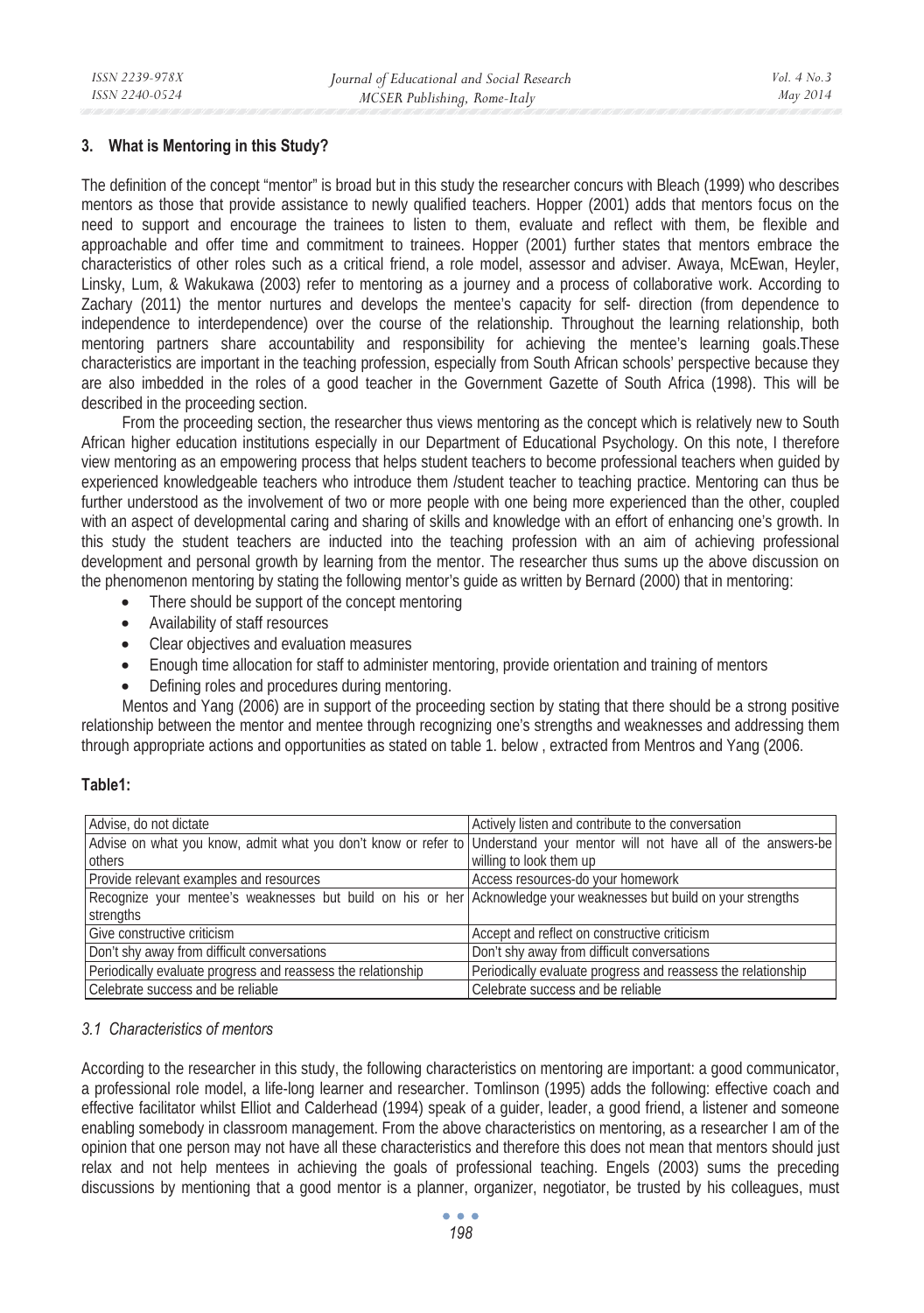have enough professional knowledge, be able to create a conducive climate of openness, value the beginning teachers' qualities, master coaching and counseling skills and also have positive attitude towards his/her profession.

### **4. Theoretical Framework**

This study is focused on Vygotsky's social constructivist's theory which according to Fisher (2005) states that knowledge is constructed in a school context through language and mediation. In this study Vygotsky's theory is relevant because the mentor played a role as a mediator in scaffolding the student teacher towards the achievement of professional knowledge. The above Vygotsky's framework is complemented by Bandura's, which is the social learning (social interaction) theory. Social learning theory according to Bandura (1977) posits that people learn from one another through observation, imitation and modeling. This theory is thus also relevant because it focuses on the interaction between individuals (between learners and teachers/mentees and mentors respectively). During this interaction the learners/mentees learn through imitating and modeling the teacher/mentors as he/she demonstrates and teaches them how to be good teachers. This means that through interaction, mentees and mentors will be able to learn and share professional knowledge.

#### **5. Research Design and Methodology**

Leedy (2003) defines research design as the specification of methods and procedures used for acquiring information needed to solve a central problem. Henning, Van Rensburg & Smit (2004) add by describing qualitative studies as those which aim at obtaining depth rather than quantity of understanding phenomena. This is supported by Ezzy (2002) when stating that qualitative methods are those which identify a person's understanding of the situation as something to be discovered rather than assumed. In this study the researcher has therefore decided to utilize this method because he/she wanted to explore, interpret and understand the meaning that the participant makes of a situation/phenomenon i.e. student teachers' perceptions on mentoring during school experience at a high school in Gauteng Province, South Africa.

### **6. Sampling Procedure**

Purposeful sampling technique was used as described by Yin (2009) and McMillan and Schumacher (2006) define purposeful sampling as that which increase the utility of information obtained from small samples. The aim of using purposeful sampling in this study was that the researcher did not have access to the entire PGCE students. Secondly the researcher intended to select rich information from the selected participant because he/she is likely to be very knowledgeable and informative about the phenomenon of student teachers' perceptions on mentoring during school experience. The researcher thus selected one student teacher according to his/her availability at the university. The reason was that most of the PGCE student teachers were not available because they were writing June examinations. The purpose of selecting the PGCE student teachers was to enable them to explain their mentoring experience during their practice teaching at the school where they were placed. On this note, the researcher focused on one fourth year PGCE student teacher in order to obtain more detailed information on student teachers' perceptions on mentoring during school experience and teaching practice at high schools. Questions asked were focusing on the perceptions of student teachers on mentoring during seven weeks school experience and teaching practice in high schools in Gauteng Province, South Africa.

### **7. Collection and Analysis of Data**

Data collection was conducted through interviews which were constructed in line with the research question. McMillan and Schumacher (2006) categorize interviews into, structured, unstructured, informal, formal, focused and unfocused. As a researcher and mentor in the Post Graduate Certificate Education (PGCE) program, I thus collected data by means of in-depth semi- structured individual interviews where predetermined set of flexible questions were asked. The questions were open-ended, allowing more information from the participant. The reason being that I intended guiding the participant in responding to the questions such as "what is your view on mentoring during school experience?" and "has the mentoring process met your initial expectations?" were posed on mentoring during an interview process to a participant who is doing her/his school experience teaching practice at a high school in Gauteng Province in South Africa. This type of data collecti**o**n is described by Gillham (2000) as a conversation between people where one person seeks responses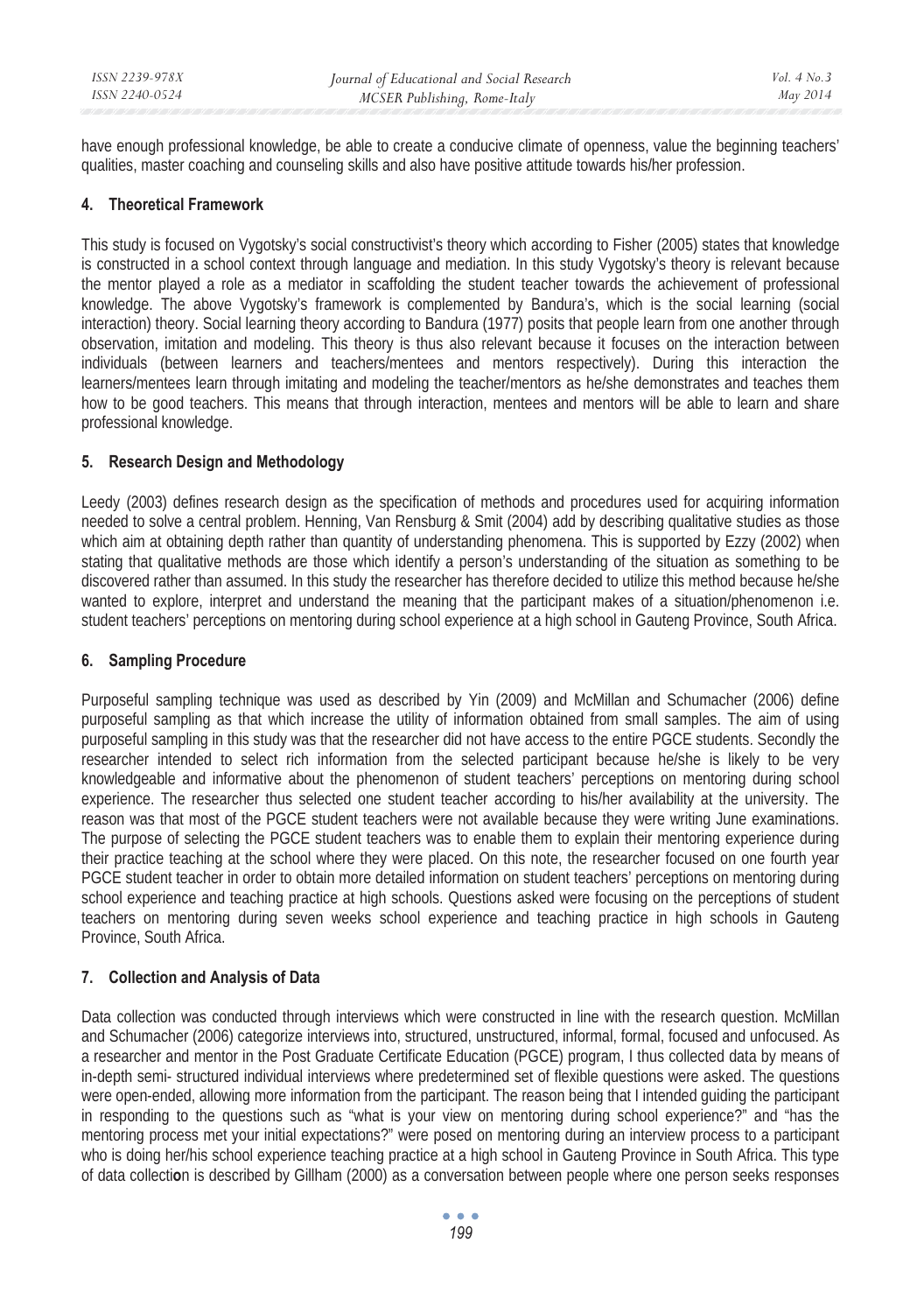for a particular purpose. In this study the researcher thus interacted with the participant in order to obtain more information about his/her perception of mentoring during school practice. The flexibility of this type of data collection method assisted me in understanding the participant's perceptions on mentoring during school experience and teaching practice in high schools. A voice recording device was used to record the participant's responses through her/his permission. This process was done during the participant's free time, avoiding disturbing him/her during class time. According to Chireshe (2010) the use of voice recording instrument, gives the researcher ample time to reflect on the gathered data as she/he transcribes them.

The collected data were analyzed in this study in a qualitative manner where content analysis was used as a data analysis strategy. This strategy is relevant in this study because the researcher was able to categorize verbal data through interpretation. This is supported by Merriam (2002) when stating that content analysis means that data is categorized by coding and identifying themes that elucidate a clear understanding of the data collected.

### **8. Ethical Issues**

The following ethics were considered:

- Permission to conduct this study was granted by the Ethics committee from the University of Johannesburg.
- Permission to participate in this study was also sought from the student and this was granted.
- Information letters included detailed information on the purpose of the research, how data will be gathered and how material will be stored i.e. for two years after the completion of the research.
- All reasonable efforts were applied in the research process to ensure confidentiality.
- The anonymity of the participant was protected. Participant's details were not made known.
- Participant was informed that participation is voluntary and that he/she can withdraw from the research study at any time without any penalty.
- Participant was told that he/she will receive feedback on research results upon the completion of the study.

### **9. Findings and Discussions of the Results**

The student teacher as the participant in this study responded to the questions such as "what is your view on mentoring during school experience?" and has the mentoring process met your initial expectations? by mentioning that his/her teaching practice during school experience was maximally improved by the mentoring process at the school where he/she was doing his/her practice teaching. The reason was that the mentor was always readily available. This clearly emphasizes the idea of scaffolding i.e. helping student teachers to develop and enhance their teaching professional skills. This is supported by Metros and Yang (2006) when mentioning that mentoring helps and supports people to manage their own learning in order to maximize their professional potential, develop their skills, improve their performance, and become the person they want to be.

In this context, it means that mentors are important because they assist during teaching practice through imparting knowledge and skills to the student teachers. This in fact commences first in the classroom setting prior to their teaching practice, e.g. through lesson planning/design and lesson presentation where student teachers are given practical instructions on how to teach ,manage diverse classrooms using different teaching strategies that are relevant to their specific subject content. This is supported by Killen (2007) when for example states that using co-operative learning as a teaching strategy is effective in any teaching and learning situation. From this discussion it can once more be mentioned that mentoring contributes towards student teachers' knowledge and professional development.

### **10. Conclusion**

What emerged from the study is that mentors are seen as role models thus enabling student teachers to learn a lot from them. Mentors are viewed as encouragers, supporters and providers of knowledge who provide knowledge and feedback in a friendlier manner as mentioned in the previous section. On this note the researcher therefore states that mentors focus on the emphasis of the provision of advice to develop the professional skills to the beginning teachers, without imposing their own teaching methodologies on student teachers. This is imperative because student teachers will also be encouraged to reflect on what was taught thus leading to the development of professionalism in the teaching and learning situation.